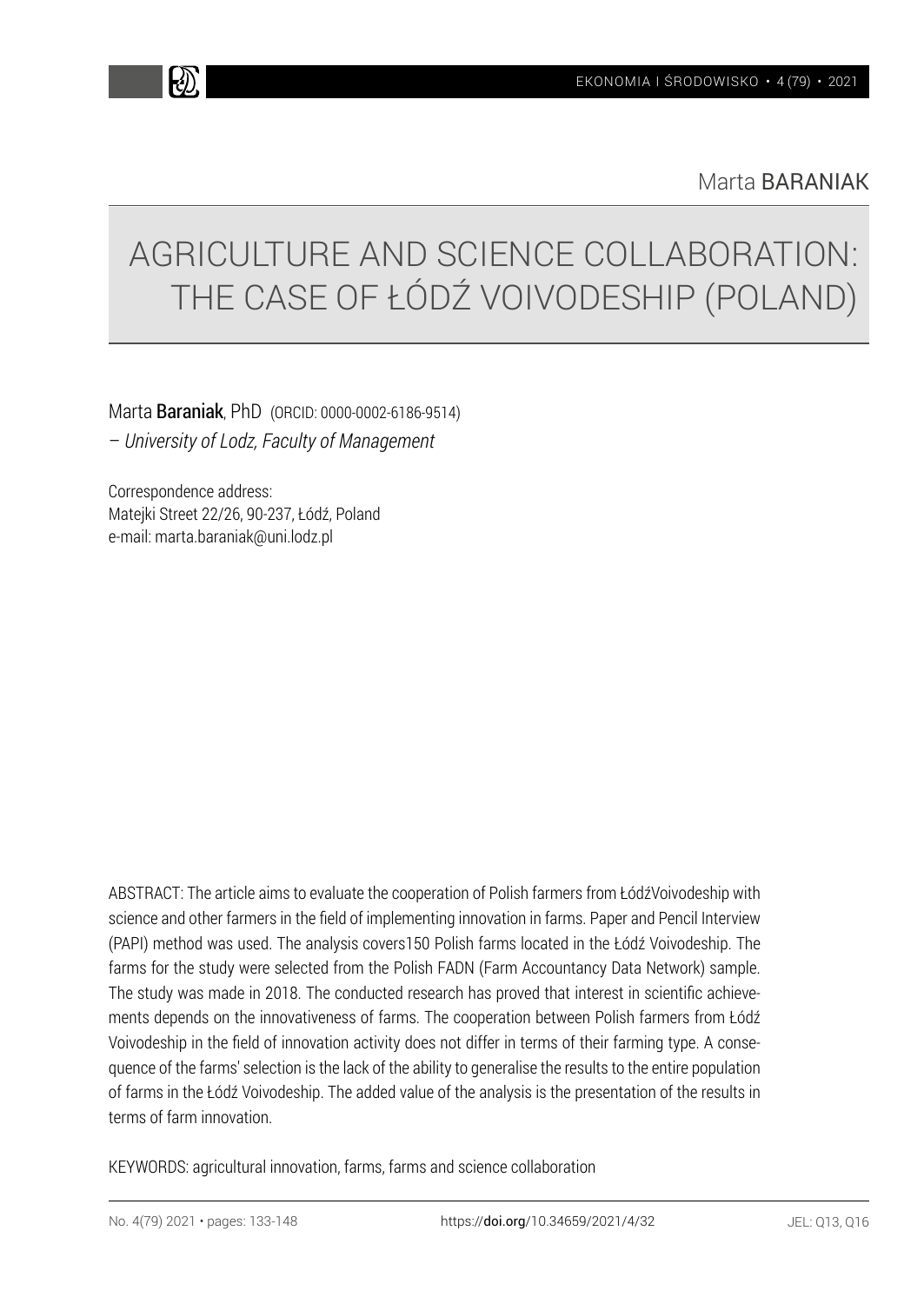## Introduction

A much higher risk of failure characterises the innovation activities undertaken by the farmer than in other sectors of the economy. Farms can implement several types of innovations, including product and process. The innovative process is extremely complicated and time-consuming. Implementing innovations for most farmers relies on their knowledge and experience of other holdings, which may prove to be insufficient innovation activity and condemned to failure.

For this reason, supporting farmers in this area seems essential and necessary. Furthermore, foreign studies show that farms cannot just be passive participants while implementing innovations but must stimulate the activity of research and development related to innovation activities. In this dimension, agricultural innovation systems are already in operation, aiming to connect a number of factors related to the implementation of innovation, such as farmers, R&D institutions, universities, agricultural advisory services, non-governmental organisations, and the financial system. Proper cooperation of these entities and the active participation of innovative farmers in the processes can significantly affect a higher degree of commercialisation through/by using the obtained research results.

The article aims to evaluate the cooperation of Polish farmers from Łódź Voivodeship with science and other farmers in the field of implementing innovation in farms.

The analyses were prepared based on questionnaire interviews (PAPI method) conducted in 2018 in the Łódź Voivodeship in Poland. The farms for the study were selected from the Polish FADN sample. These entities voluntarily keep accounting and provide this information to the FADN.

# An overview of the literature

Innovation is extremely popular and applies to every economic sector, including agriculture. Thematic popularity also translates into scientific publications. However, researching the field of innovation in agriculture is additionally hindered. The specificity of the activity and the lack of a universal tool for measuring the innovativeness of farms results in the lack of published data that could be used to assess it. The possible reason for this is the lack of a clear definition that would indicate what could be classified as agricultural innovation (Läpple et al., 2015, p. 2) and the fact that innovation, in general, is a phenomenon difficult to measure due to its complexity (OECD, 2010, p. 30).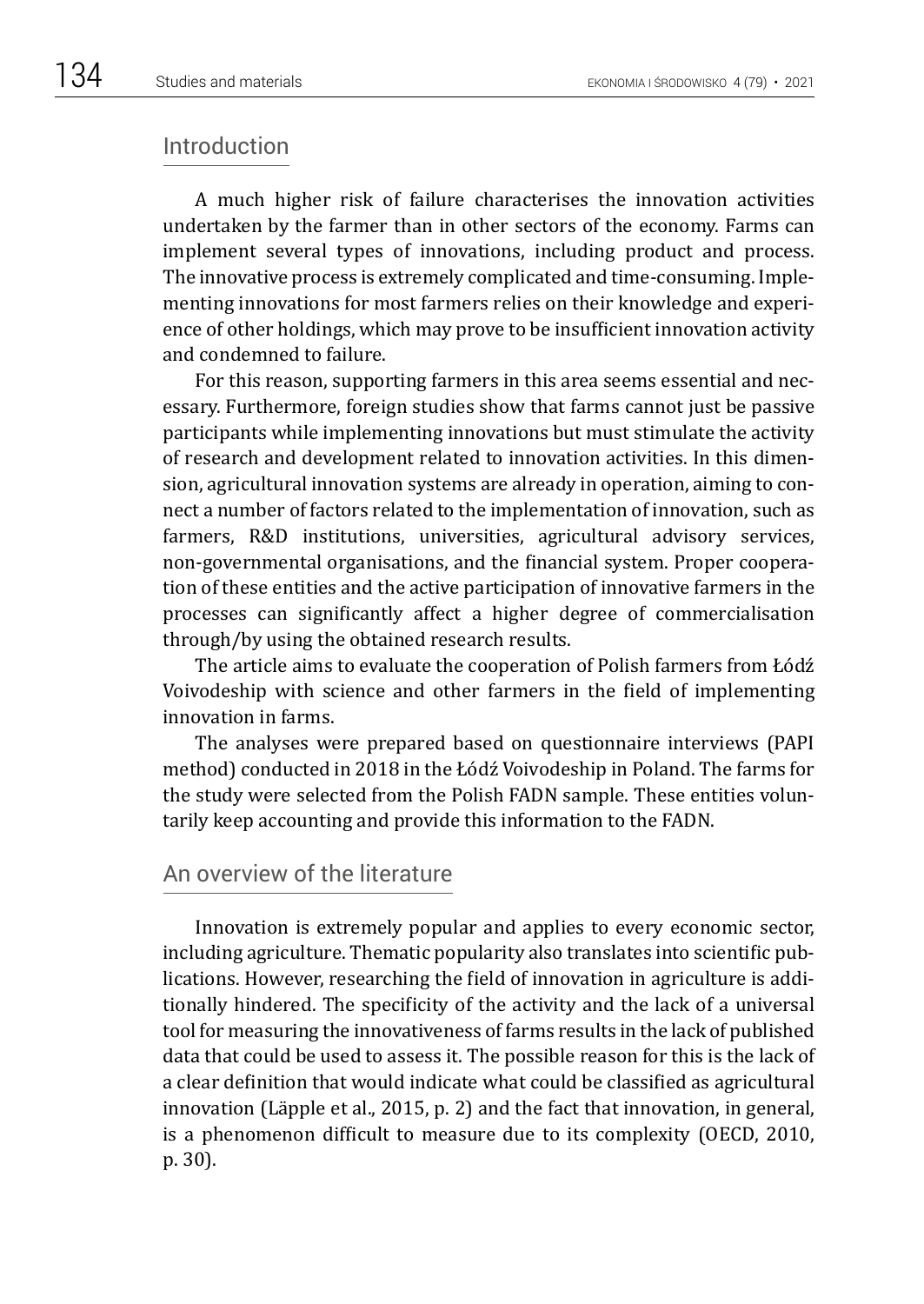The factors determining the implementation of innovations by farmers that appear in the literature were divided into two groups of variables: structural (related to the farm and innovation activity) and behavioural (features directly related to the farm manager). Economic size is one of the most frequently mentioned structural variables conditioning the implementation of innovation in agriculture. The authors emphasise that farmers with larger farms are more likely to innovate (Diederen et al., 2002; Deuninck et al., 2008; van der Meulen et al., 2016). Besides, farms with crop production implement innovations more often than other types of agricultural entities (van der Meulen et al., 2016). There is some doubt about farm debt as some authors state that households with higher indebtedness can implement innovations earlier using the incurred debt (von Pischke, 1978; Diederen et al., 2002). However, some studies have not positively verified this hypothesis (Lipton, 1976; Blank & Weber, 1994). In addition to these essential factors, the implementation of innovation is also conditioned by such variables as solvency (Diederen et al., 2002; Läpple et al., 2015), the number of people on the farm (Läpple et al., 2015), market position (Diederen et al., 2002), net value-added, family farm income, operating subsidies, assets, cash flow (van der Meulen et al., 2016).

In the group of behavioural variables, the farmer's age should be highlighted, which most often appears in models of farm innovation. The authors state that a senior farmer is less willing to implement innovation (Diederen et al., 2002). It is related to lower education and, thus, a lack of skills to assess innovation possibilities. Older farmers may also have a shorter time horizon and be less willing to invest in new technologies. Also, the implementation of innovations is conditioned by behavioural variables such as off-farm work, marriage, agricultural education (Läpple et al., 2015).

Unfortunately, most of the works mentioned above omit an essential factor that condition the implementation of innovation, namely the cooperation of farmers with science. The successful diffusion of innovation is not possible without cooperation. Current researches on innovation collaboration between sectors focus mainly on the manufacturing industry (Liu et al., 2019; Lalic et al., 2016; Broekel & Boschma, 2012) and the high-tech industry (Mikhaylov et al., 2018, Hong et al., 2014, Liefner & Hennemann,2011; Li et al., 2011). However, agriculture is ignored in these studies.

The lack of research on cooperation in agriculture does not mean that it is absent or there is no need for it. Cooperation in climate change and the growing trend towards organic food has helped farmers realise their vision of agriculture. This applies to, among others sharing know-how in organic farming methods, promoting a seed bank, encouraging farm education systems, or reducing fossil energy consumption (Lutz et al., 2017, pp. 934-935).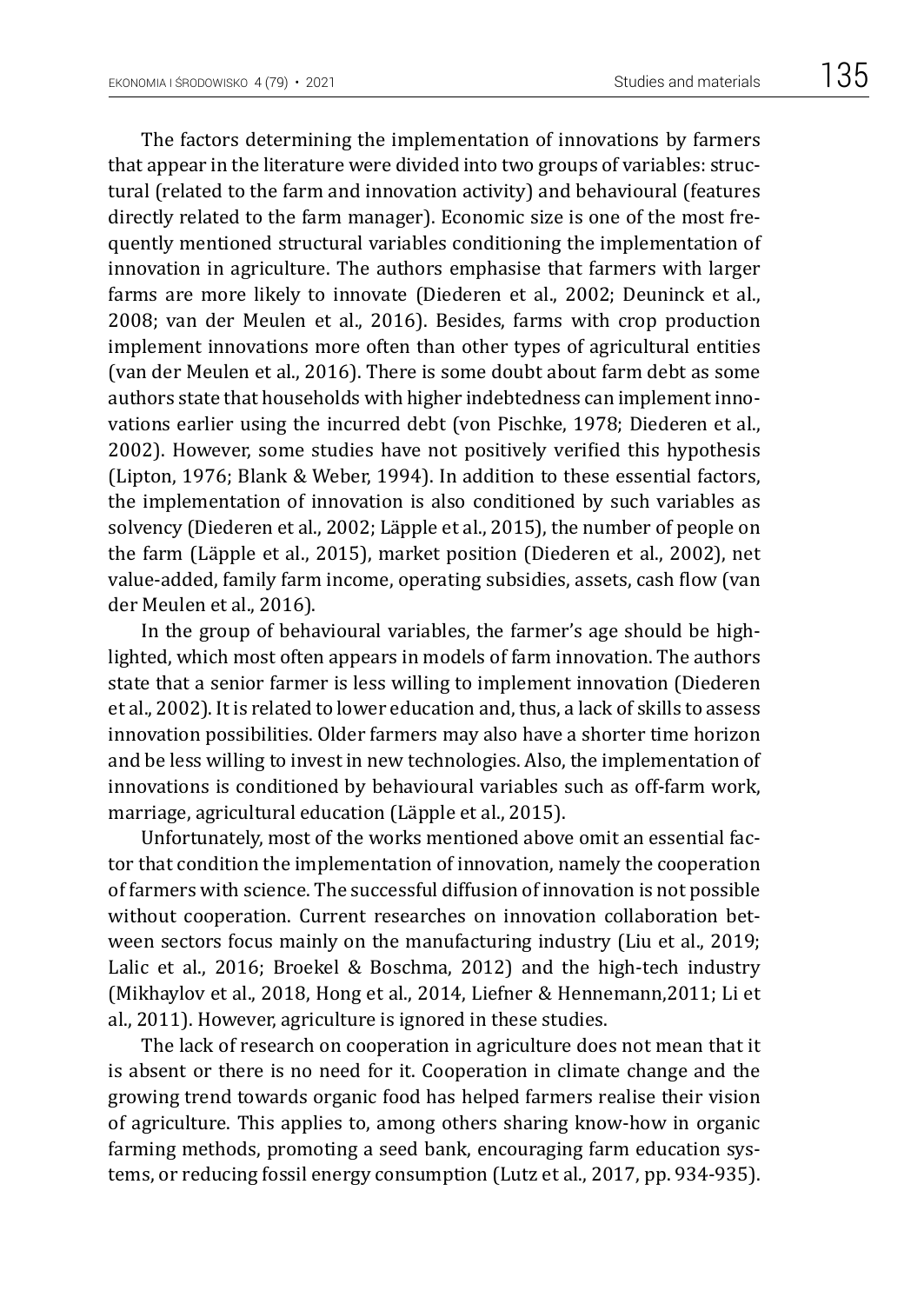Cooperation allows for better results to be achieved than through an individual project. The strengths of one group can compensate for the limitations of the other (Hoffmann et al., 2007, p. 355). Countries such as Sweden and Denmark have accumulated experience in this field since the 19th century (Moraru, 2018; Böök & Johansson, 1988; Lantbrucarnas Riksförbund and Swedish Cooperative Centre, 1980). In Poland, the Agricultural Advisory Center started operating only in 2005, and one of its priorities is building a knowledge transfer network for innovation.

Cooperation in agriculture can have a diverse nature. However, in this work, the author would like to draw attention to its two basic types: farmers with science and farmers with farmers. Each has its advantages, and their combination can guarantee success in implementing innovation and sustainable development of a farm.

Farmers' cooperation with science requires a full understanding of each group's knowledge, skills, and limitations. Research projects are often implemented with limited contact between scientists and farmers, which can result in misunderstandings. As a result, communication and interaction between the two groups remain superficial (Hoffmann et al., 2007, p. 356). Despite many adversities, there are many examples of successful cooperation between scientists and farmers. One such example is a pioneering initiative to regenerate cultivated biodiversity as a result of cooperation between French farmers, facilitators, and scientists (Berthet et al., 2020).

Another example is the Indian selection of the most appropriate crop and plant density based on climate forecasts (Meinke et al., 2013). Regarding forecasts, mention should be made of SARRA-h, a crop monitoring system that uses rainfall forecasts to assess the probable sorghum yield in Burkina Faso (Mishra et al., 2008). Understanding farmers is extremely important in the cooperation of farmers and scientists. The speed of establishing cooperation can greatly reduce the effects of climate change. The method of establishing contact is significant in this respect. A Colombian team of researchers explored a way of establishing a dialogue between scientists and farmers that would give farmers opportunities in the face of short- and long-term climate change. They used for its Local Technical Agro-Climatic Committees (LTACs) in two Colombian regions (Loboguerrero et al., 2018). Searching for dialogue methods is important because farmers consider it riskier to introduce innovations from socially distant external entities than those developed by farmers (Hoffmann et al., 2007, p. 359).

Studies have shown that cooperation with other farms is very important for farmers. According to them, cooperation means reducing costs and labour and increasing the value of know-how (Lutz et al., 2017). Farmers prefer cooperation between farms rather than science because they have the same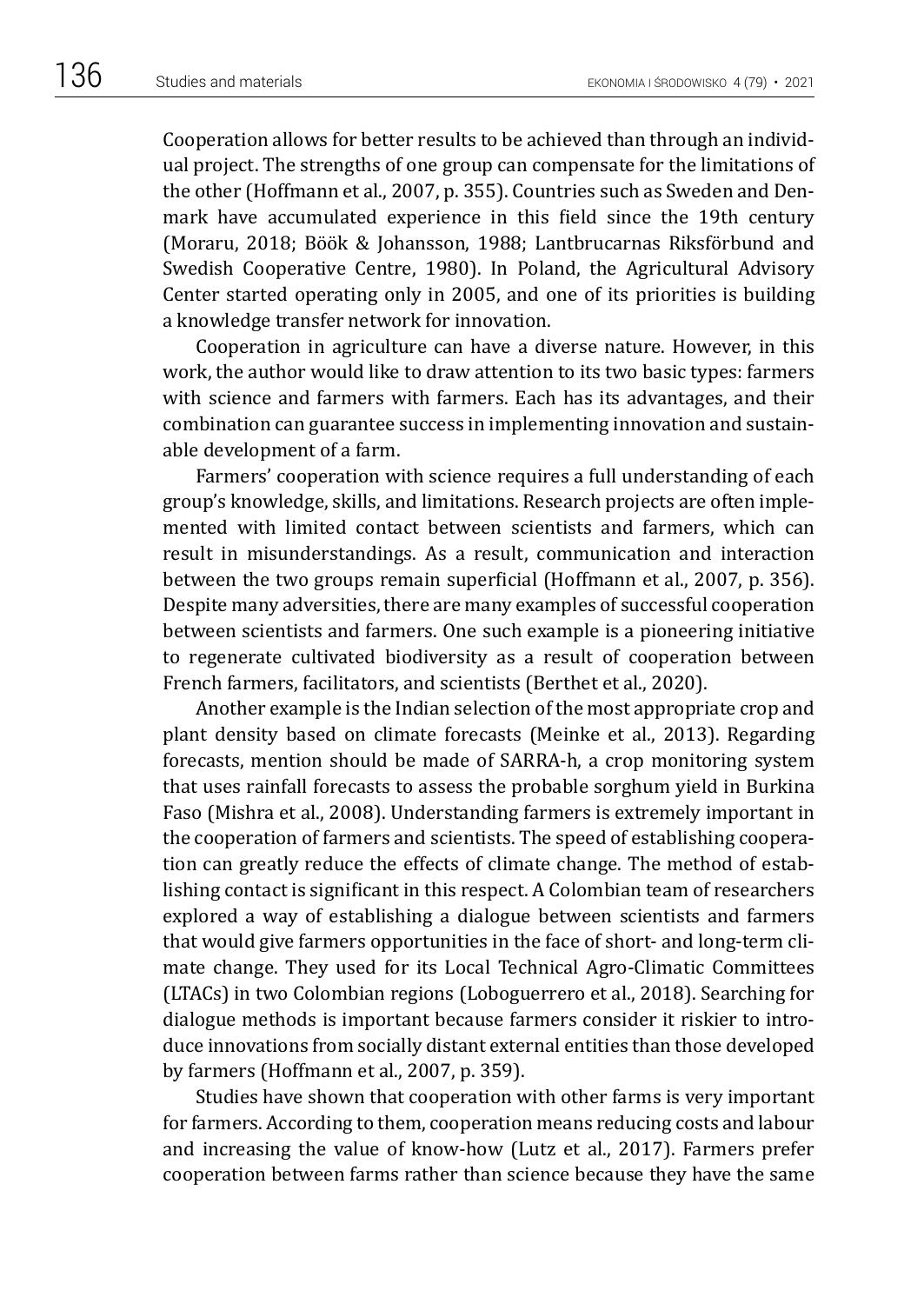problems as a social group. Conducting the same activity, they understand its specificity. Thanks to this, they can share their solutions and ideas. Informal cooperation has been and will be important among farmers, especially for small farms (Lutz et al., 2017, p. 926). This applies not only to shared machine parks and know-how but also to mutual assistance in fieldwork, especially during the harvest season (Cialdella et al., 2009, p.133). However, nowadays, formal cooperation groups between farmers are increasingly important. One of the most frequently mentioned countries in the field of cooperative agricultural relations in the Netherlands. Environmental Cooperatives have been in operation there since the 1990s – EC (Riley et al., 2018). Their main advantage is strengthening the voice of farmers when implementing new projects. Similar formalised farmers' cooperation groups operate, among others in Germany (Prager & Vanclay, 2010) and in Great Britain (Franks et al., 2007).

Many studies indicate that cooperation between farmers brings measurable benefits, especially in the context of environmental protection (Siebert et al., 2006, Soini & Aakkula, 2007). However, this cooperation will not always be possible. The degree of development of entities is a big limitation. For example, organic and conventional farmers will not agree on the common meaning of 'good farming' about agricultural production and environmental protection (Slovenc, 2019, p. 125). Besides, in their work, Riley et al. (2018) showed that the relationships between farmers are not universal and differ depending on the type of business. Farmers also often have conflicts with their neighbours, including personal misunderstandings that have been identified as barriers to participation in formal groups (Franks et al., 2016).

In Poland, formal operational groups began to operate only as part of the EU funding perspective for 2014-2020. They operate based on The Agricultural European Innovation Partnership (EIP-AGRI). The Network for Innovation in Agriculture and Rural Areas (SIR) helps build these groups. In addition to farmers, advisors, entrepreneurs, innovation brokers, and NGOs, the network also includes the Ministry of Agriculture and Rural Development, state research institutes, and universities, as well as local governments (SIR,2020). The diversity of network participants ensures the correct interaction within operational groups, resulting in the development of innovative projects that can be implemented in practice.

When implementing innovations, collaboration is important at every stage of this process. Undoubtedly, in times of climate change, the importance of cooperation increases. Therefore, all agricultural stakeholders must cooperate in implementing climate-smart agriculture practices (Kilungu & Meadu, 2014).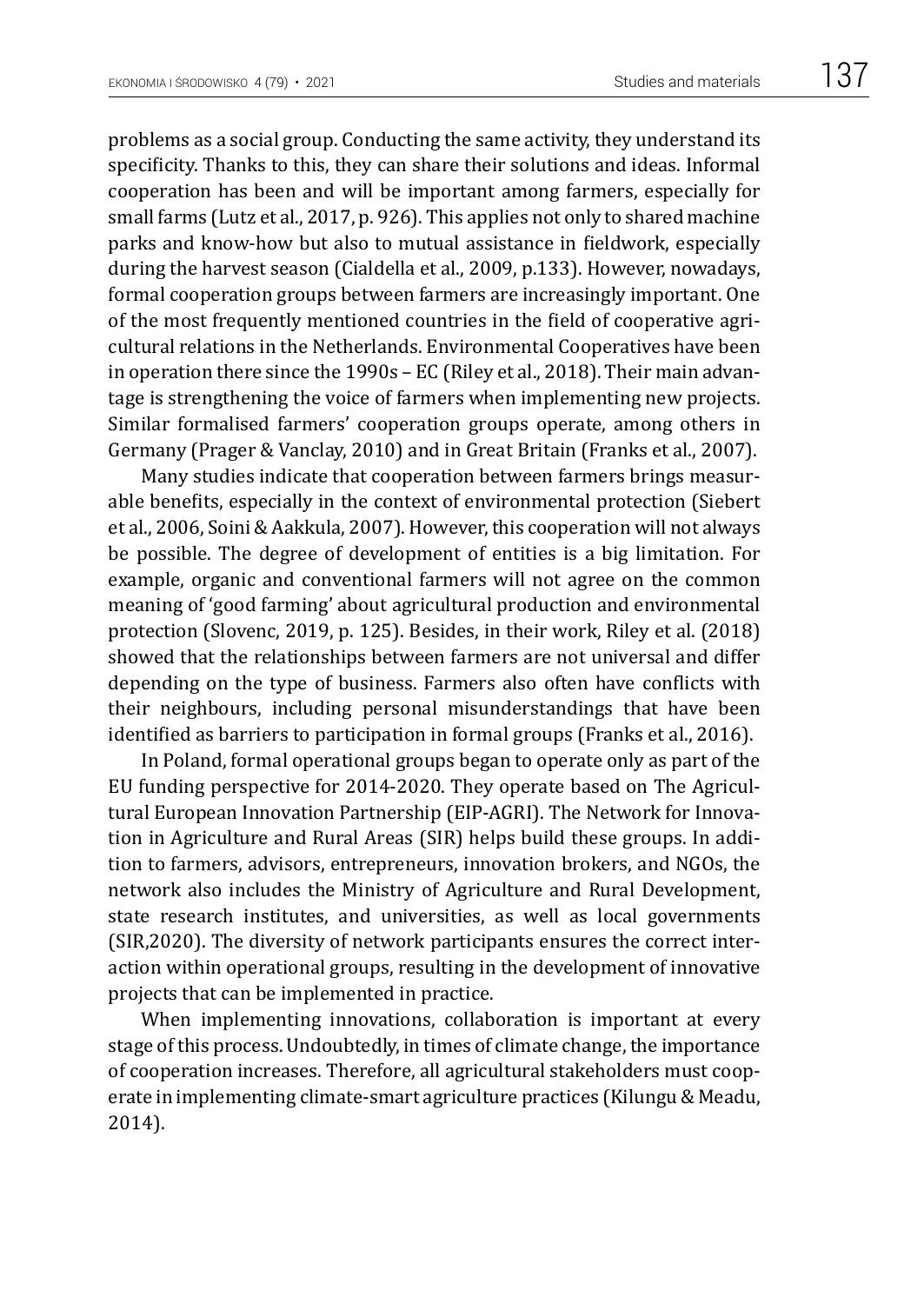## Research methods

Concerning the work purpose, as well as to the arguments collected based on reading the cited research papers, the following hypotheses were formulated:

- H1:*Interest in learning achievements depends on the innovativeness of farms from Łódź Voivodeship.*
- H2:*The cooperation of farmers and farmers from Łódź Voivodeship varies depending on the type of business.*

Empirical research was conducted on a sample of farms sharing their accounting data as part of the Farm Accountancy Data Network (FADN). Polish FADN is the only institution that collects sensitive farm data. The set of agricultural entities keeping accounts under the Polish FADN in 2018 included 12,032 farms of natural persons and 188 farms of legal persons. The total number of 12,220 entities is a statistically representative sample in terms of agricultural type and economic size class, as well as the FADN region for the Polish FADN observation field numbering 730,883 commercial farms in Poland (Floriańczyk et al., 2019, p. 44). Participation in FADN is voluntary, and therefore farms may opt-out of accounting after only one year. Failure to continue recording income and costs makes it difficult to compare and analyse results. Unfortunately, FADN is the only institution that regularly collects farm financial data. The thematic scope of the database does not apply to both innovation and R&D activities. However, the Polish FADN helps conduct individual surveys on a sample of accounting farms.

Questionnaire interviews were conducted at the end of 2017 and 2018 using the PAPI method. The analysed farms operate in the Łódź Voivodeship. The selection of objects for the study was purposeful within the economic size of the farms. The entities were selected for examination by the Institute of Agricultural and Food Economics – National Research Institute. In 2018, 880 farms participated in the FADN agricultural accounting system in the Łódź Voivodeship, of which 390 are the smallest entities with an economical size below 25,000 euros, and 490 – farms with a size exceeding 25,000 euros (Polski FADN, 2020). Research works covered farms with a crop, livestock, and mixed production profile. Farms with an economic size of fewer than 25,000 euros were rejected. This is because they are generally social entities that show low levels of investment and debt. Thus, the final sample selected for the study included 490 farms.

Questionnaire interviews using PAPI method were possible thanks to the support of the advisory service of the Łódź Agricultural Advisory Centre in Bratoszewice. This assistance was necessary due to legal restrictions on access to data and information security.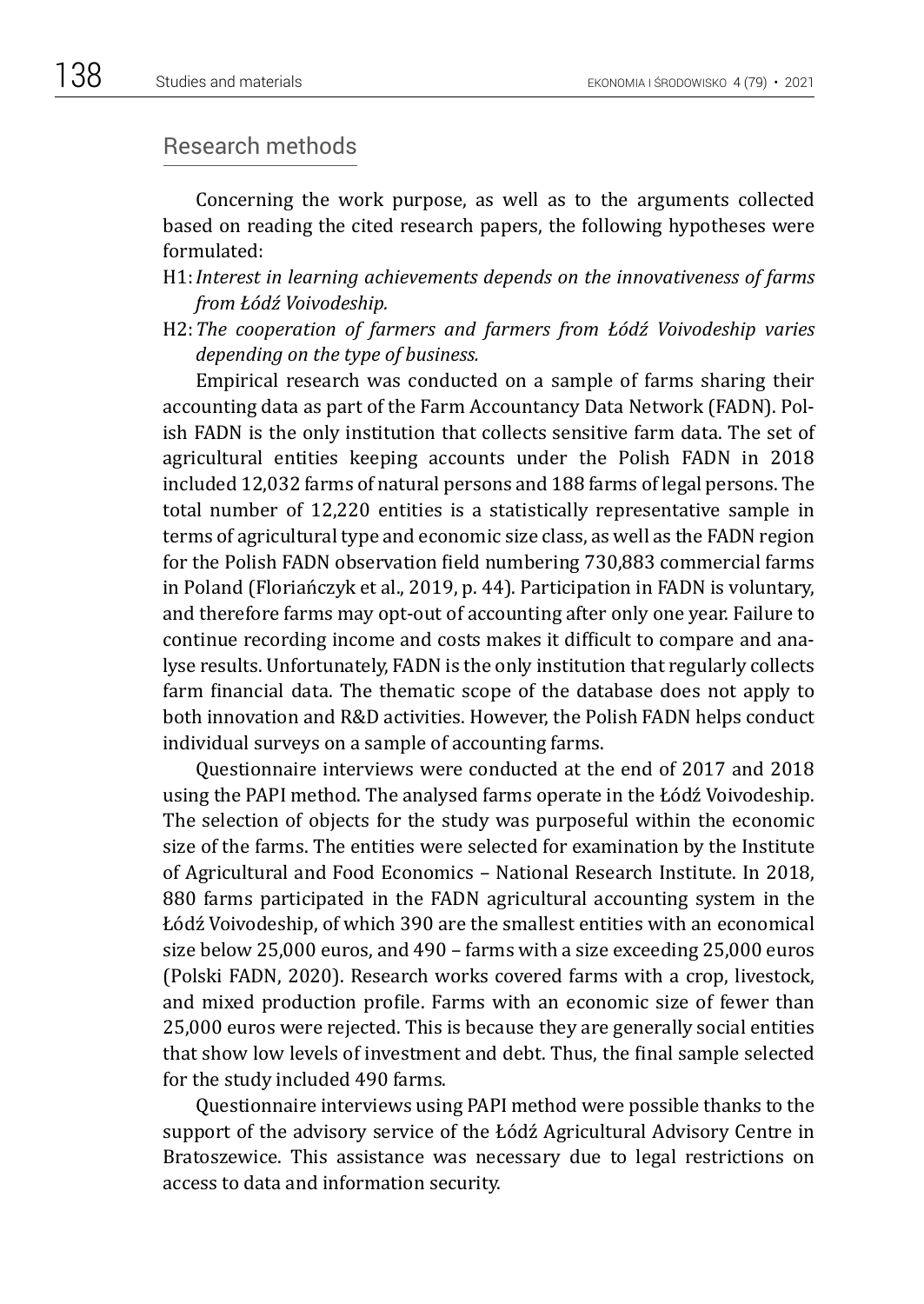In order to carry out the study, an interview questionnaire was used, containing mainly closed questions (31) and a small number of open questions (5). The questionnaire was divided into three substantive parts:

- Part I Characteristics of a farm:
- Part II Innovative potential of a farm;
- Part III Financing the innovative activity of a farm.

After the interviews, 150 correctly completed questionnaires were received, covering 30.6% of selected entities.

In developing the study results, appropriate computer programs were used, including PS Imago 5.1, as well as Microsoft Office (with particular emphasis on Word and Excel).The implementation of the goal and the verification of hypotheses was possible thanks to the use of the following statistical measures: structure indices, mean, median, standard deviation, coefficient of variation and V-Cramer's coefficient.

Due to the term research design (2016-2017), all concepts related to innovation were taken from the Oslo Manual 2005. Thus, innovation is understood as "the implementation of a new or significantly improved product (good or service), or process, a new marketing method, or a new organisational method in business practices, workplace organisation or external relations" (OECD, 2005). The author is aware of the current version of the manual (OECD, 2018). However, when the concept of the study was developed and conducted, it had not yet been published. Therefore it is justified to cite the Oslo Manual 2005 methodology (mainly in terms of defining innovation).

# Results of the research

Entities conducting mixed activity predominate among the surveyed individual farms (46.3%). This is the most popular type of activity among entities with an economic size of no more than 100,000 euros (medium-small and medium-large).

|                          | Economic size class of individual farms |              |                  |       |
|--------------------------|-----------------------------------------|--------------|------------------|-------|
| Type of individual farms | medium-small                            | medium-large | large and larger | Total |
| crop                     | 17.2                                    | 20.0         | 33.3             | 20.8  |
| livestock                | 24.1                                    | 38.6         | 38.1             | 32.9  |
| mixed                    | 58.6                                    | 41.4         | 28.6             | 46.3  |
| Total                    | 100.0                                   | 100.0        | 100.0            | 100.0 |

Table 1. Type of individual farms by economic size class (in %)

Source: own study based on the interviews conducted.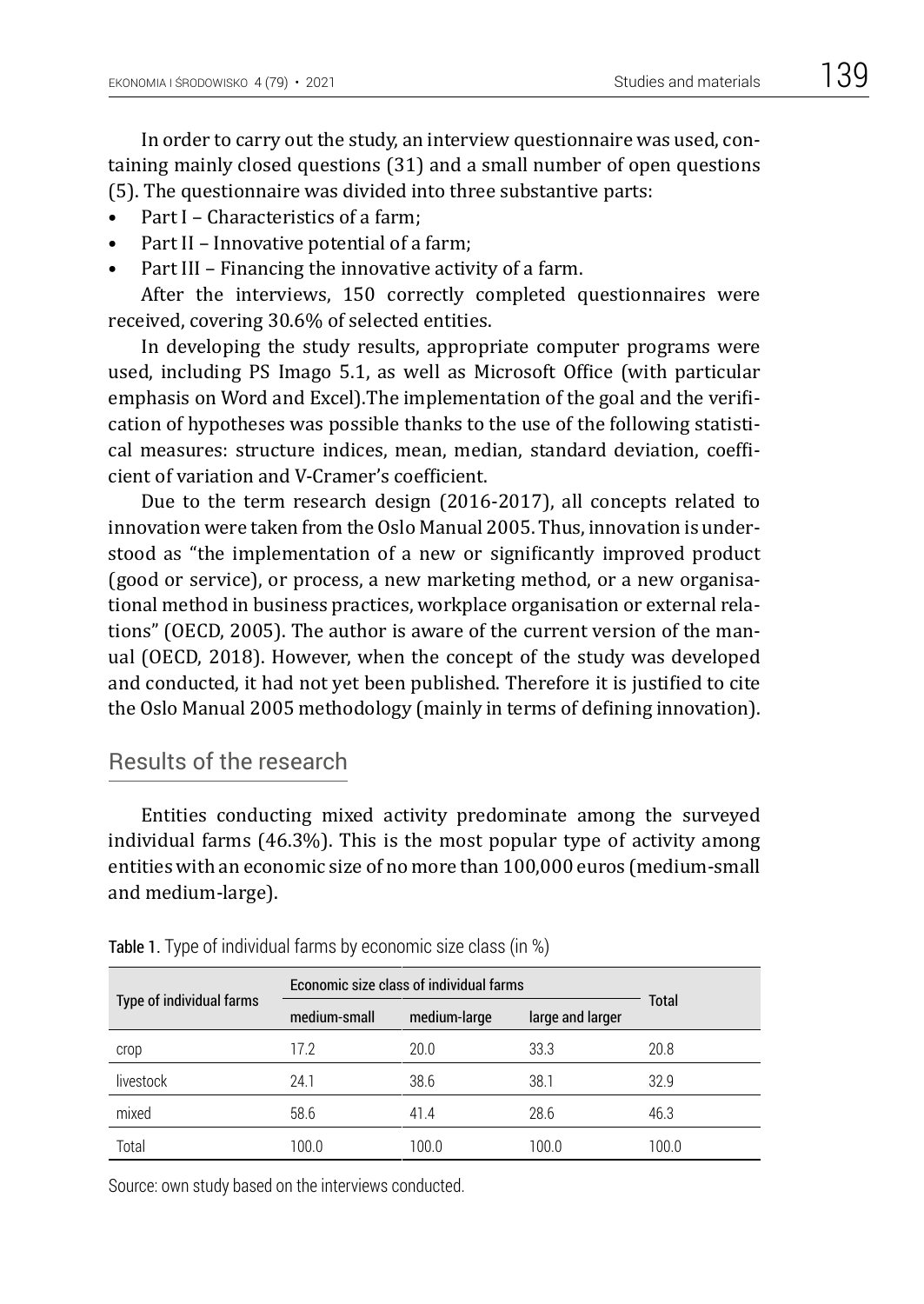In contrast, the greatest part of large and larger farms (with an economical size exceeding 100,000 euros) conducts livestock production (table 1).

57.3% of analysed farms introduced at least one innovation in 2016- 2018 (table 2). It should be noted that medium-sized entities are characterised by the highest activity in this area (50 000 < euros < 100 000). The smallest farms happened to be the least innovative.

|                                               | Economic size class of individual farms |                                  |       |       |
|-----------------------------------------------|-----------------------------------------|----------------------------------|-------|-------|
| Innovativeness of farms                       | medium-small                            | medium-large<br>large and larger |       | Total |
| farms that have not<br>implemented innovation | 60.3                                    | 314                              | 31.8  | 42.7  |
| innovative farms                              | 39.7                                    | 68.6                             | 68.2  | 57.3  |
| Total                                         | 100 O                                   | 100 O                            | 100 O | 100 O |

Table 2. Innovativeness of individual farms by economic size class (in %)

Source: own study based on the interviews conducted.

Farmers most often implemented process innovations at the farm level. 88.4% of innovative farms conducted this kind of activity. 21.2% of product innovations were implemented at the local market level (in the Łódź Voivodeship). However, only 3% of product innovations are new in the country (table 3).

| Range of innovations     | Type of innovation |         |       |
|--------------------------|--------------------|---------|-------|
|                          | product            | process | Total |
| at farm level            | 75.8               | 88.4    | 84.3  |
| at local market level    | 21.2               | 11.6    | 14.7  |
| at domestic market level | 3.0                | 0.0     | 0.0   |
| Total                    | 100.0              | 100.0   | 100.0 |

Table 3. Range of implemented product and process innovations (in %)

Source: own study based on the interviews conducted.

When analysing innovation, the expenditure on this type of activity should not be forgotten. In this work, the ratio of expenditure to income from a farm (FADN data from 2016) is understood as an innovation degree. Table 4 presents the basic parameters of the indicator for all economic values of the analysed entities. On average, 24.2% of income are spent by large and larger farms annually on implementing innovation. However, this group is characterised by a huge diversity, indicated by the high standard deviation and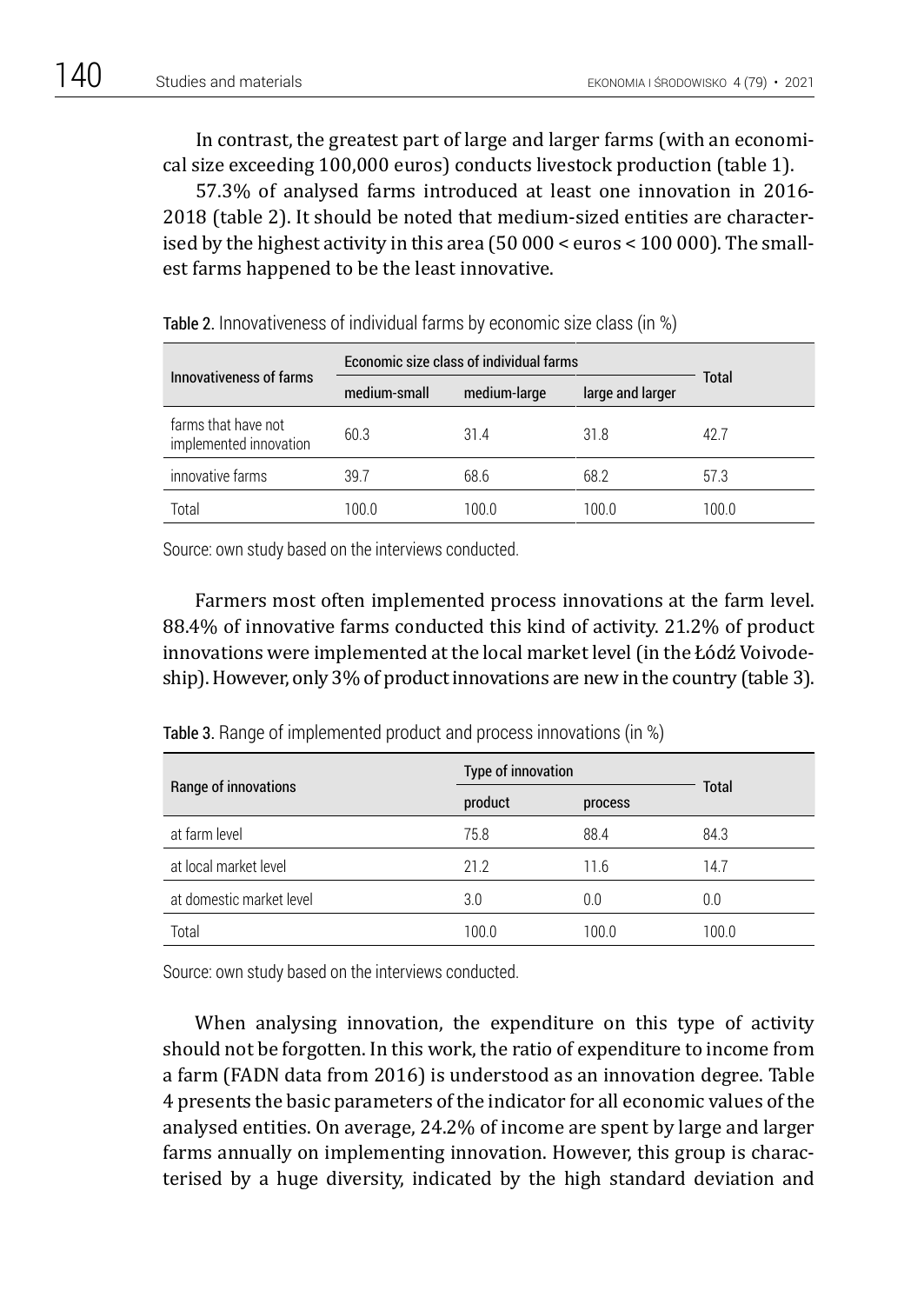# a coefficient of 80.2%. The smaller the entities, the smaller the expenditure on innovation activities.

|                   | Economic size class of individual farms |              |                  |              |
|-------------------|-----------------------------------------|--------------|------------------|--------------|
| <b>Parameters</b> | medium-small                            | medium-large | large and larger | <b>Total</b> |
|                   | 19.3                                    | 22.8         | 24.2             | 22.1         |
| Me                | 15.0                                    | 20.0         | 19.5             | 20.0         |
| S(x)              | 15.2                                    | 12.5         | 19.4             | 14.5         |
| VS(x)             | 78.8                                    | 54.8         | 80.2             | 65.6         |

Table 4. Degree of innovativeness of individual farms by economic size class (in %)

 $-$  mean, Me – median,  $S(x)$  – standard deviation,  $VS(x)$  – coefficient of variation. Source: own study based on the interviews conducted.

A high degree of innovation makes it possible to analyse the cooperation of farmers with scientists and with other farmers. Respondents were asked if they were interested in the learning achievements in the field of conducting an activity that could contribute to the development of the farm. The vast majority (82.0%) answered in the affirmative. Interestingly, farms that have already implemented innovations show the greatest interest (table 5). The V-Cramer coefficient has confirmed the relationship between innovation and interest in science. This relationship is weak but statistically significant  $(V = 0.272; p = 0.002)$ .

|                                                                                                                                       | Innovativeness of individual farms               |                  |              |
|---------------------------------------------------------------------------------------------------------------------------------------|--------------------------------------------------|------------------|--------------|
| Are you interested in learning achievements in<br>the field of your business that could contribute<br>to the development of the farm? | farms that have<br>not implemented<br>innovation | innovative farms | <b>Total</b> |
| Yes                                                                                                                                   | 70.3                                             | 90.7             | 82.0         |
| No                                                                                                                                    | 3.1                                              | 2.3              | 2.7          |
| I have no opinion                                                                                                                     | 26.6                                             | 7.0              | 15.3         |
| Total                                                                                                                                 | 100.0                                            | 100.0            | 100.0        |

Table 5. Interest in learning achievements by the innovativeness of individual farms (in %)

Source: own study based on the interviews conducted.

84.9% of innovative farms also believe that there is a need for cooperation between farmers and scientists. Over 4.7% of entities that have not implemented innovation do not see such a need (table 6).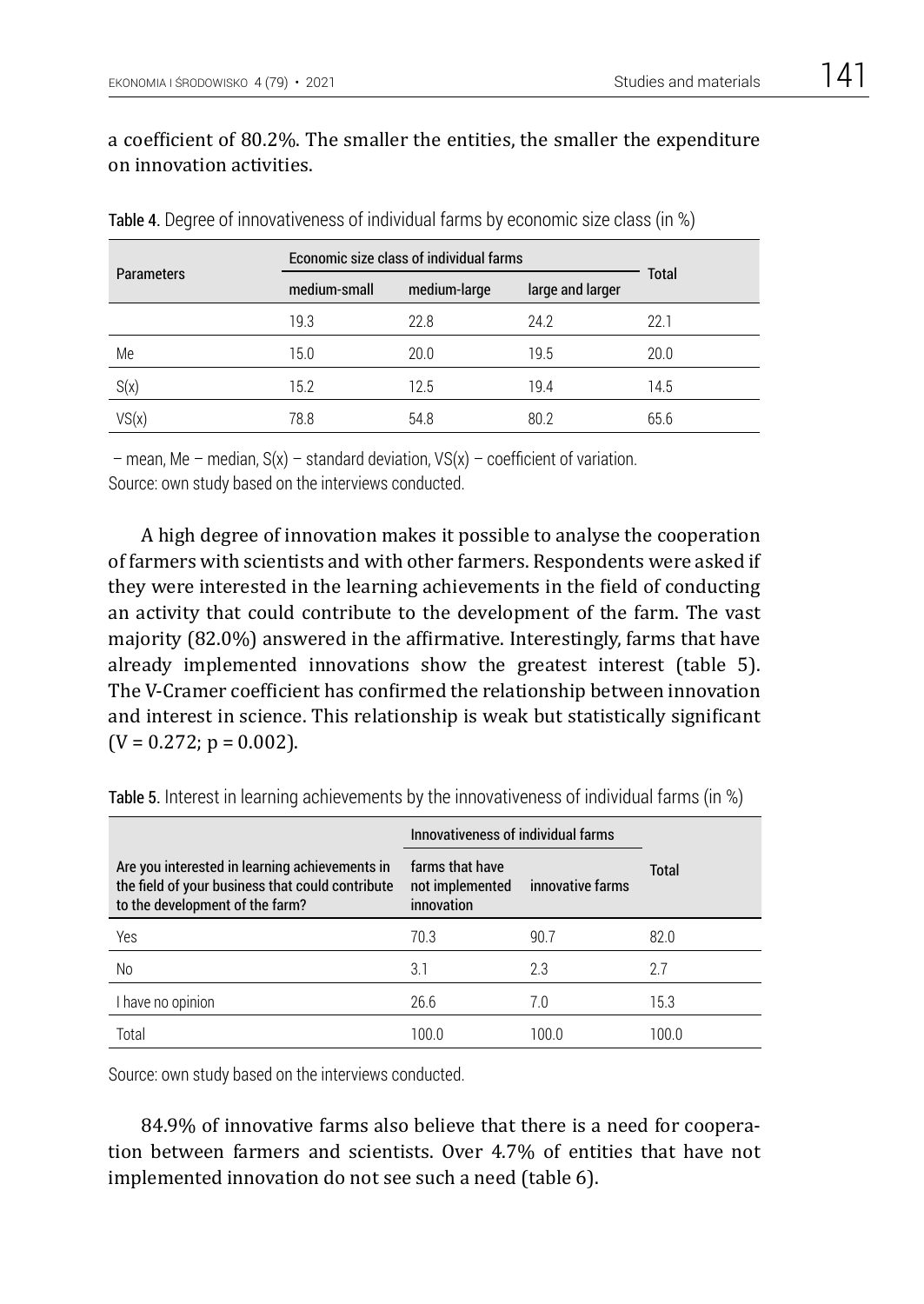## Table 6. The need for farmers to cooperate with scientists by the innovativeness of individual farms (in %)

|                                                                                                                        | Innovativeness of individual farms               |                  |       |  |
|------------------------------------------------------------------------------------------------------------------------|--------------------------------------------------|------------------|-------|--|
| Do you think there is a need for farmers to<br>cooperate with scientists from universities and<br>research institutes? | farms that have<br>not implemented<br>innovation | innovative farms | Total |  |
| Yes                                                                                                                    | 73.4                                             | 84.9             | 80.0  |  |
| No                                                                                                                     | 4.7                                              | 2.3              | 3.3   |  |
| I have no opinion                                                                                                      | 21.9                                             | 12.8             | 16.7  |  |
| Total                                                                                                                  | 100.0                                            | 100.0            | 100.0 |  |

Source: own study based on the interviews conducted.

The literature review has already noted that farmers' cooperation with science can bring several benefits. According to respondents, the most important is "the possibility of solving specific problems on the farm". 40.0% of non-innovative farms and 31.3% of innovative entities gave such an answer. As a second benefit, respondents describe "the possibility of reducing costs". However, this benefit is more important for innovative farms (26.6%).

|                                                                                         | Innovativeness of individual farms               |                  |       |
|-----------------------------------------------------------------------------------------|--------------------------------------------------|------------------|-------|
| What benefits do you see in the possible<br>cooperation between farmers and scientists? | farms that have<br>not implemented<br>innovation | innovative farms | Total |
| The possibility of solving specific problems<br>on the farm                             | 40.0                                             | 31.3             | 35.1  |
| The possibility of reducing costs                                                       | 18.0                                             | 26.6             | 22.8  |
| Increase of farm competitiveness                                                        | 16.0                                             | 9.4              | 12.3  |
| Increased financial support in the field<br>of implemented innovations                  | 8.0                                              | 10.9             | 9.6   |
| Access to the latest knowledge                                                          | 10.0                                             | 9.4              | 9.6   |
| Opportunity to develop                                                                  | 4.0                                              | 12.5             | 8.8   |
| A sense of prestige                                                                     | 4.0                                              | 0.0              | 1.8   |
| Total                                                                                   | 100.0                                            | 100.0            | 100.0 |

Table 7. Benefits in cooperation between farmers and scientists by the innovativeness of individual farms (in %)

Source: own study based on the interviews conducted.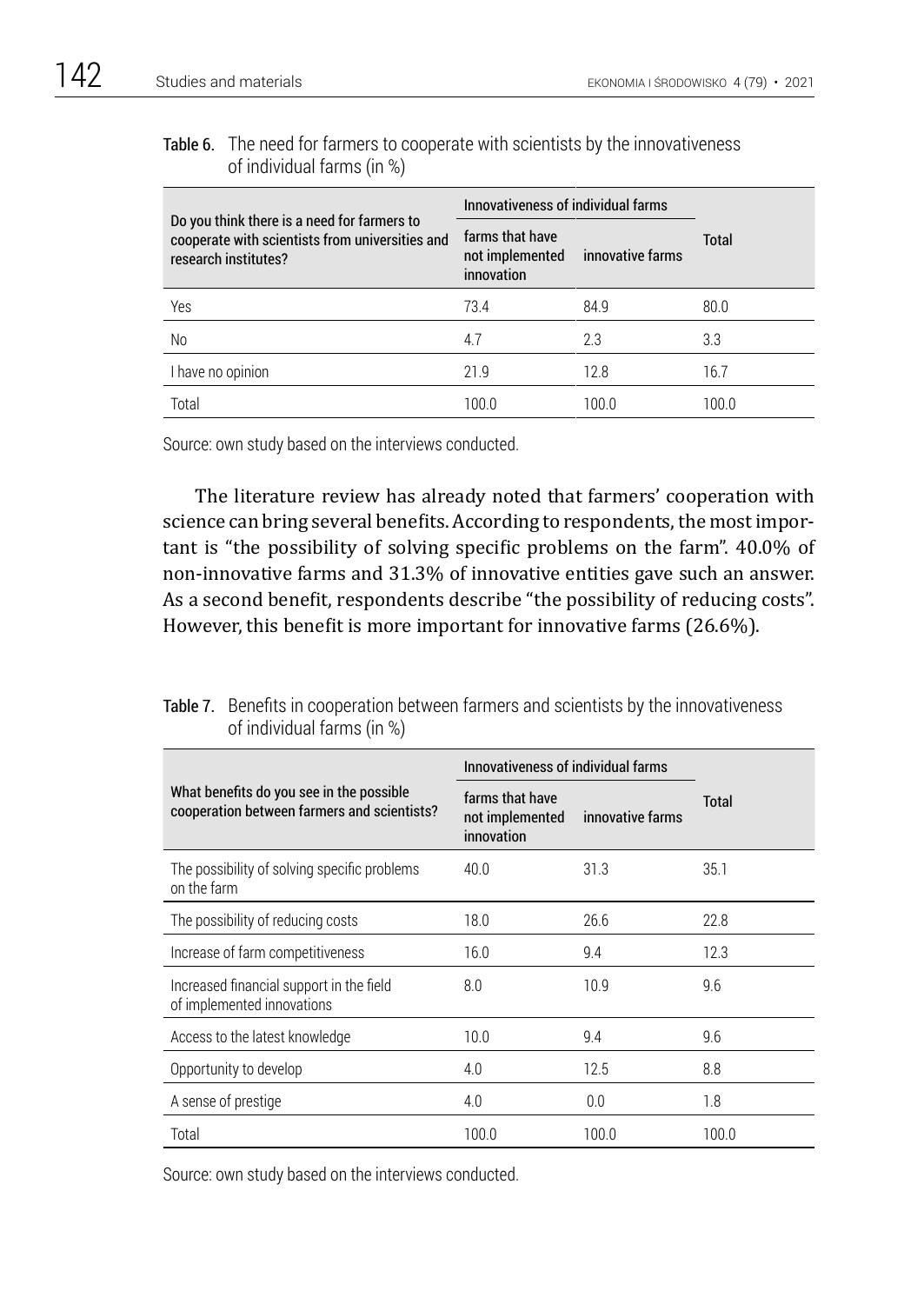Less significant is the "increase in farm competitiveness" and "increased financial support in the field of implemented innovations". 20.2% of all respondents see "access to the latest knowledge" (9.6%), "opportunity to develop" (8.8%) and "a sense of prestige" (1.8%) in cooperation with science (table 7).

Farmers were also asked if there was a need to cooperate with other farmers as part of their innovation activities. More than 70% of respondents answered in the affirmative, of which 72.1% of innovative farms (table 8). Interestingly, this kind of cooperation is less desirable than cooperation with science.

|                                                                                                                    | Innovativeness of individual farms               |                  |       |  |
|--------------------------------------------------------------------------------------------------------------------|--------------------------------------------------|------------------|-------|--|
| Do you think there is a need for farmers to<br>cooperate with farmers as part of their innova-<br>tion activities? | farms that have<br>not implemented<br>innovation | innovative farms | Total |  |
| Yes                                                                                                                | 69.8                                             | 72 1             | 71.1  |  |
| No                                                                                                                 | 9.5                                              | 3.5              | 6.0   |  |
| I have no opinion                                                                                                  | 20.6                                             | 24.4             | 22.8  |  |
| Total                                                                                                              | 100.0                                            | 100.0            | 100.0 |  |

Table 8. The need for farmers to cooperate with farmers by the innovativeness of individual farms (in %)

Source: own study based on the interviews conducted.

It is known that farmers constantly undertake all kinds of cooperation. Almost 48% of farms that have not implemented innovations assess the current cooperation as "good". A similar assessment was given by almost 50% of innovative entities (table 9).

Table 9. Assessment of cooperation with other farmers by the innovativeness of individual farms (in %)

|                                                                                | Innovativeness of individual farms               |                  |              |
|--------------------------------------------------------------------------------|--------------------------------------------------|------------------|--------------|
| How do you assess the current cooperation<br>with other farmers in the region? | farms that have<br>not implemented<br>innovation | innovative farms | <b>Total</b> |
| good                                                                           | 47.6                                             | 49.4             | 48.6         |
| sufficient                                                                     | 42.9                                             | 42.4             | 42.6         |
| irrelevant / no cooperation                                                    | 9.5                                              | 8.2              | 8.8          |
| Total                                                                          | 100.0                                            | 100.0            | 100.0        |

Source: own study based on the interviews conducted.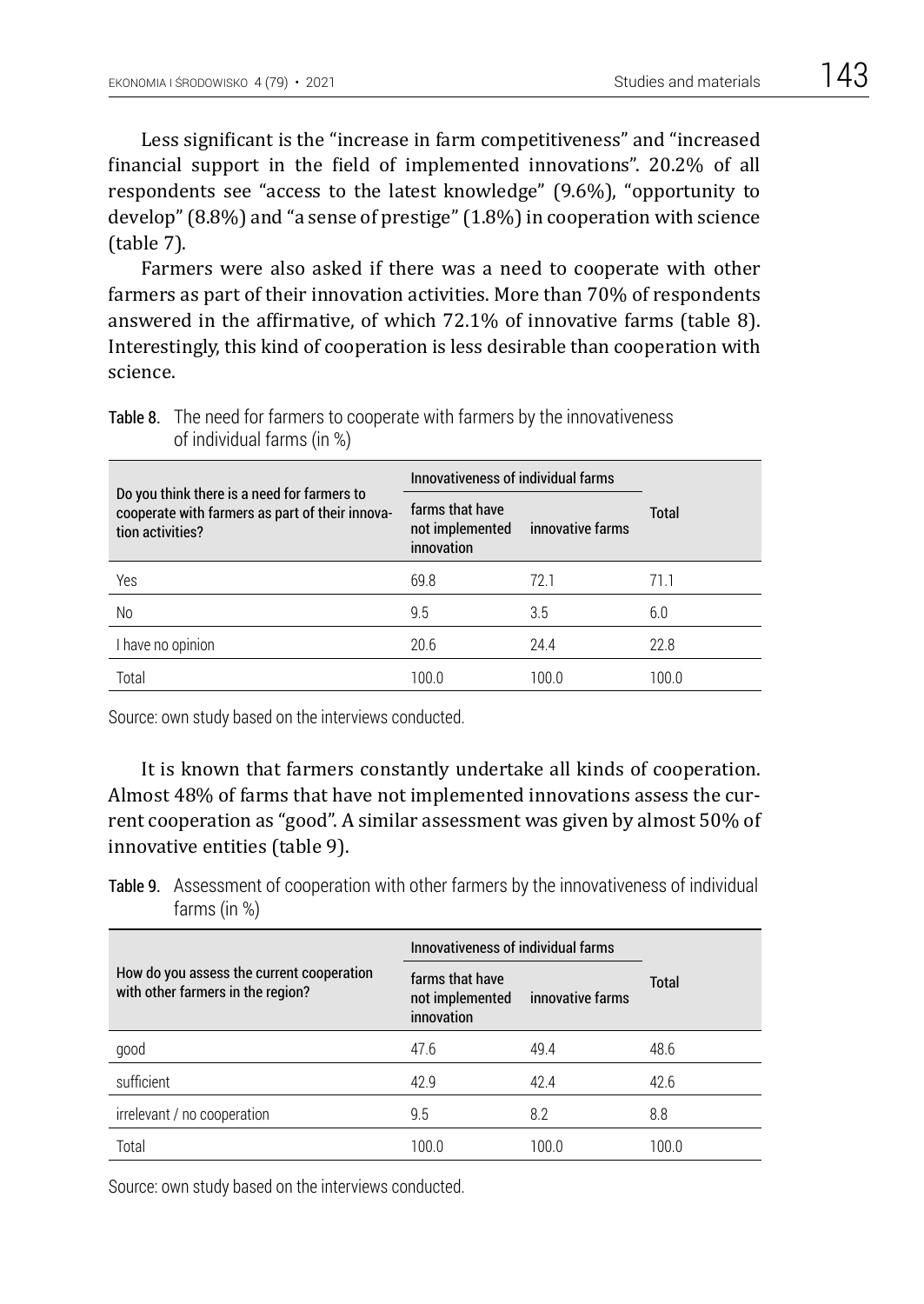It was decided to also present the obtained results in a cross-section of the type of conducted activity. However, no significant differences between the analysed groups were noticed. The current cooperation is assessed most favourably by 58.1% of crop entities. 10.4% of livestock farms and almost 12% of mixed entities estimate cooperation as "irrelevant" or even "no cooperation". No crop farmer gave such an answer (table 10). Also, the relationship between the assessment of cooperation with other farmers and the type of business activity, measured by the V-Cramer coefficient, is very weak and statistically insignificant ( $V = 0.124$ ;  $p = 0.345$ ).

| How do you assess the current cooperation | Type of individual farms |           |       |       |
|-------------------------------------------|--------------------------|-----------|-------|-------|
| with other farmers in the region?         | crop                     | livestock | mixed | Total |
| good                                      | 58.1                     | 43.8      | 47.1  | 48.3  |
| sufficient                                | 41.9                     | 45.8      | 412   | 42.9  |
| irrelevant / no cooperation               | 0.0                      | 104       | 11.8  | 8.8   |
| Total                                     | 100.0                    | 100.0     | 100.0 | 100.0 |

Table 10. Assessment of cooperation with other farmers by type of individual farms (in %)

Source: own study based on the interviews conducted.

The performed statistical analysis allows for the verification of the formulated hypotheses. Therefore, there is no reason to reject the H1 hypothesis. Based on the analysis of the V-Cramer coefficient, it should be stated that in the researched group of farmers, the interest in scientific achievements depends on the innovativeness of farms. Thus, entities that have already implemented innovations express a greater willingness to learn about new developments in the field of science. Such a strong need for farmers to cooperate with science may result from its deficit in reality. Thus, it may be that Polish farmers from Łódź Voivodeship are not afraid of contact with scientists, as claimed by Hoffman et al. in their work (Hoffmann et al., 2007, p. 359). On the contrary, Polish farmers expect support in solving specific farm problems or reducing costs.

The H2 hypothesis concerns cooperation between farmers from Łódź Voivodeship. However, as it was rejected, it cannot be concluded that the relations between farmers differ depending on the activities conducted. The results of the analyses undertaken, therefore, contradict Riley's et al. (2018) statements. Additionally, it should be noted that the relations between Polish farmers are not as negative as described by Franks et al. (2016). Most respondents assessed the current cooperation with other farmers as "good" or "sufficient". Only less than 9% of respondents do not cooperate or think it is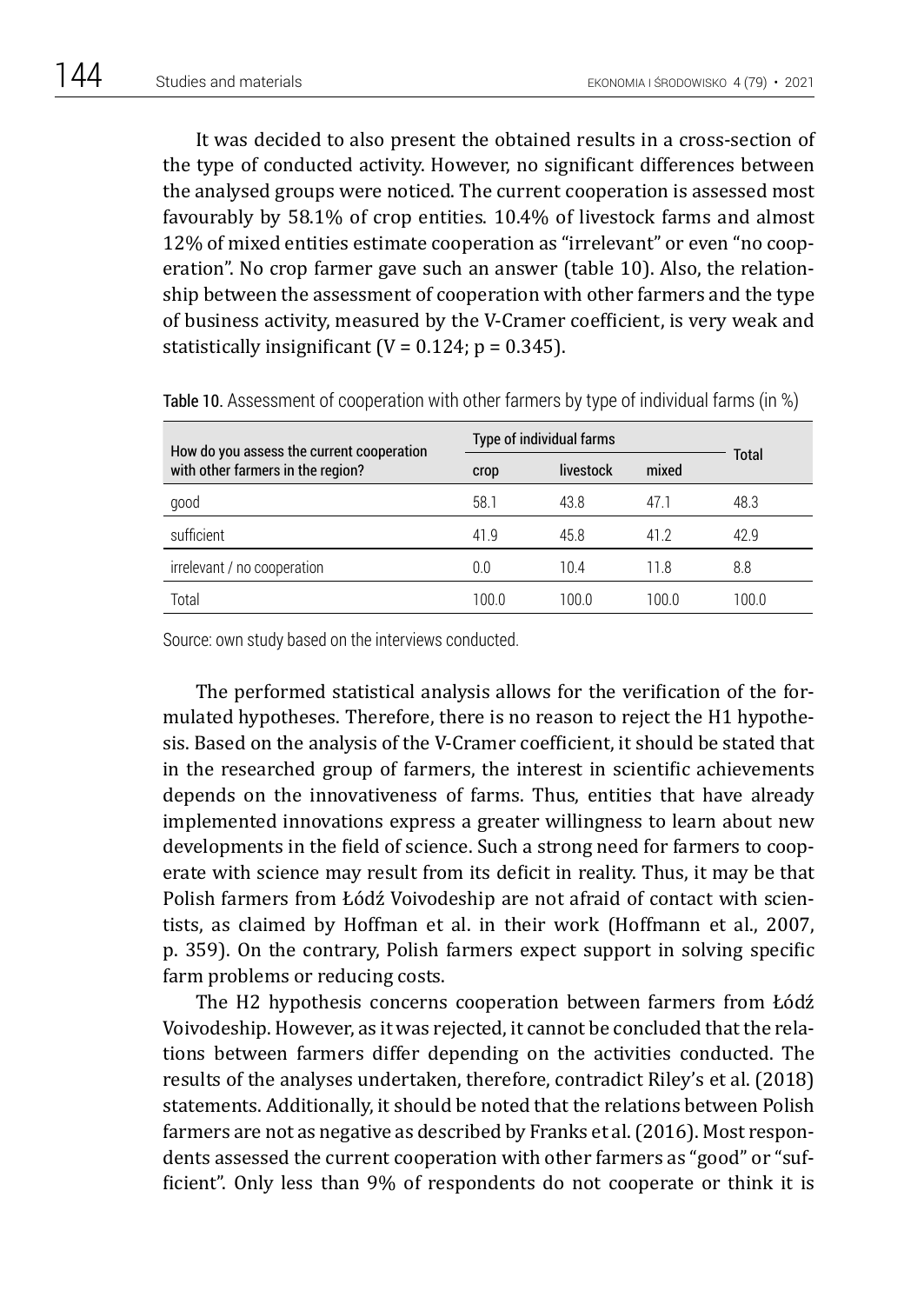"irrelevant". It can, therefore, be concluded, like Lutz et al. (2017), that cooperation with other farmers is important for the respondents and helps (although still slightly) in implementing innovative activities.

The conducted analyses introduced some novelty to the discussion on cooperation in the agricultural sector. Presenting the results in the crosssection of innovation allows for the estimation of the impact of cooperation on the implementation of innovation in agriculture. The author realises that the differences are not spectacular, but it can be noticed that innovative farms are characterised by a greater need for cooperation with science and farmers. They also see other benefits in cooperation. There is no doubt that this is due to the experience gained. However, based on the results obtained, it can already be seen that cooperation certainly positively affects the development of innovation in farms.

# Conclusions

The development of innovation in farms is an unquestionable necessity these days. It allows for more efficient and effective production methods while respecting the principles of environmental protection. There is no doubt that the introduction of advanced technologies requires cooperation in the entire complex innovation process. The article deals with the problem of cooperation between Polish farmers and science and other farmers. It allows the assessment of its current state and the formulation of preliminary recommendations. Data on the state of innovation also increases the work's value in agricultural entities due to the lack of such information by entities collecting statistical data. The conducted research allows us to conclude that Polish farmers need cooperation with science because it will allow them to develop specific benefits. Undoubtedly, cooperation between agriculture and science in Poland is still in its infancy. The operational groups are a very good introduction to its development. Institutional solid support at a local level is needed, with significant support from agricultural advisory services. The Ministry of Agriculture and Rural Development should intensify marketing related to the creation of operational groups. European funds under the measure "Cooperation" give farmers several benefits, but they are not always sufficiently informed.

The empirical research conducted in this paper allowed for the formulation of a number of useful conclusions, which are, however, limited. A consequence of the selection of farms from the Polish FADN sample is the lack of the ability to generalise the results to the entire population of farms in the Łódź Voivodeship. Moreover, in this analysis, only the largest farms were used to increase the probability of a majority share of innovative entities in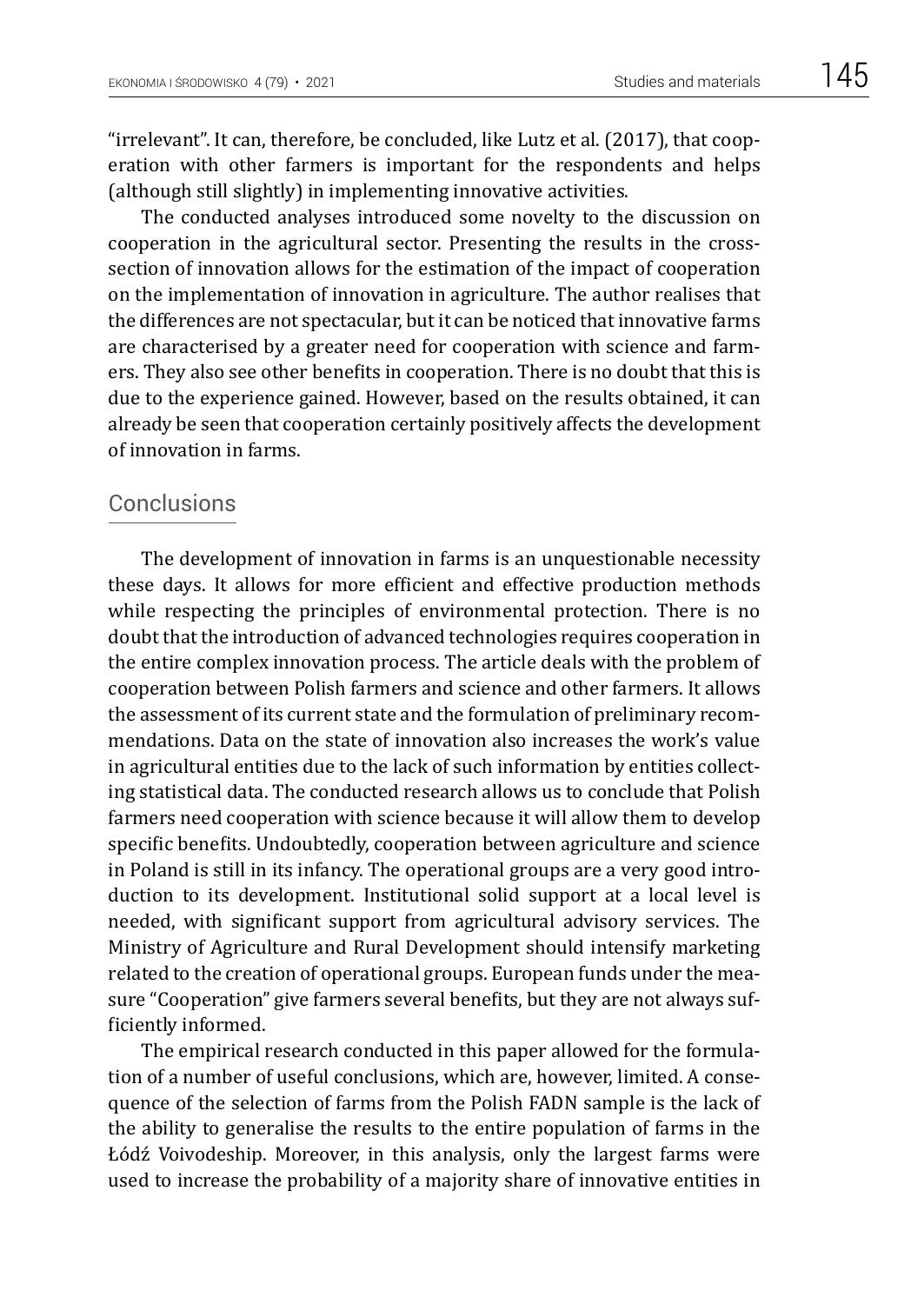the group of respondents. Therefore, the actual distribution of innovative farms in all economic size classes is unknown. Moreover, it should be remembered that the study selected only agricultural entities that keep accounts. This procedure was dictated by the possibility of conducting questionnaire interviews and the access to quantitative data.

Bearing in mind further research, the analysed group of farms should be expanded to include the smallest entities, the economic size of which does not reach 25,000 euros. However, most of all, further research should focus on a detailed analysis of the impact of cooperation between farmers and science on the level of innovation. Not only structural but also behavioural factors must be taken into account.

#### References

- Berthet, E. T., Bosshardt, S., Malicet-Chebbah, L., Frank, G. V., Weil, B., Segrestin, B., Goldringer, I., 2020. Designing innovative management for cultivated biodiversity: lessons from a pioneering collaboration between french farmers, facilitators and researchers around participatory bread wheat breeding. Sustainability, 12(2), 605, doi:10.3390/su12020605.
- Blank, S. C., & Weber, S. 1994. Financing agriculture in California's new risk environment: Proceedings of a conference on December 1, 1993, in Sacramento, California. Davis, CA: Agricultural Issues Center, University of California.
- Böök, S. A., & Johansson, T., 1988. The co-operative movement in Sweden: past, present – the future. Stockholm: Swedish Soc. for Co-operative Studies.
- Broekel, T., & Boschma, R., 2012. Knowledge networks in the Dutch aviation industry: the proximity paradox. Journal of Economic Geography, 12(2), 409-433, doi:10. 1093/jeg/lbr010.
- Cialdella, N., Dobremez, L., & Madelrieux, S., 2009. Livestock farming systems in urban mountain regions. Outlook on Agriculture, 38(2), 127-135, doi:10.5367/000000 009788632412.
- Deuninck, J., Carels, K., Van Gijseghem, D., & Piessens, I., 2008. Innovatie in land- en tuinbouw in Vlaanderen: resultaten van het Landbouwmonitoringsnetwerk [Innovation in agriculture and horticulture in Flanders: Results of the Agricultural Monitoring Network] (Rep.). Brussels, Belgium: Department Landbouw en Visserij.
- Diederen, P., Wolters, A., & Van Meijl, H., 2002. Innovation and farm performance: the case of Dutch agriculture. In A. Kleinknecht & P. Mohnen (Eds.), Innovation and firm performance: econometric explorations of survey data (pp. 73-85), London, United Kingdom: Palgrave MacMillan.
- Floriańczyk, Z., Osuch, D., & Płonka, R., 2019. Wyniki Standardowe 2018 uzyskane przez gospodarstwa rolne uczestniczące w Polskim FADN: Część I. Wyniki Standardowe, Warszawa, Polska: Polski FADN.
- Franks, J. R., Emery, S., Whittingham, M., & McKenzie, A., 2016. Farmer attitudes to cross-holding agri-environment schemes and their implications for Countryside Stewardship. International Journal of Agricultural Management, 5(4), 78-95, doi:10.5836/ijam/2016-05-78.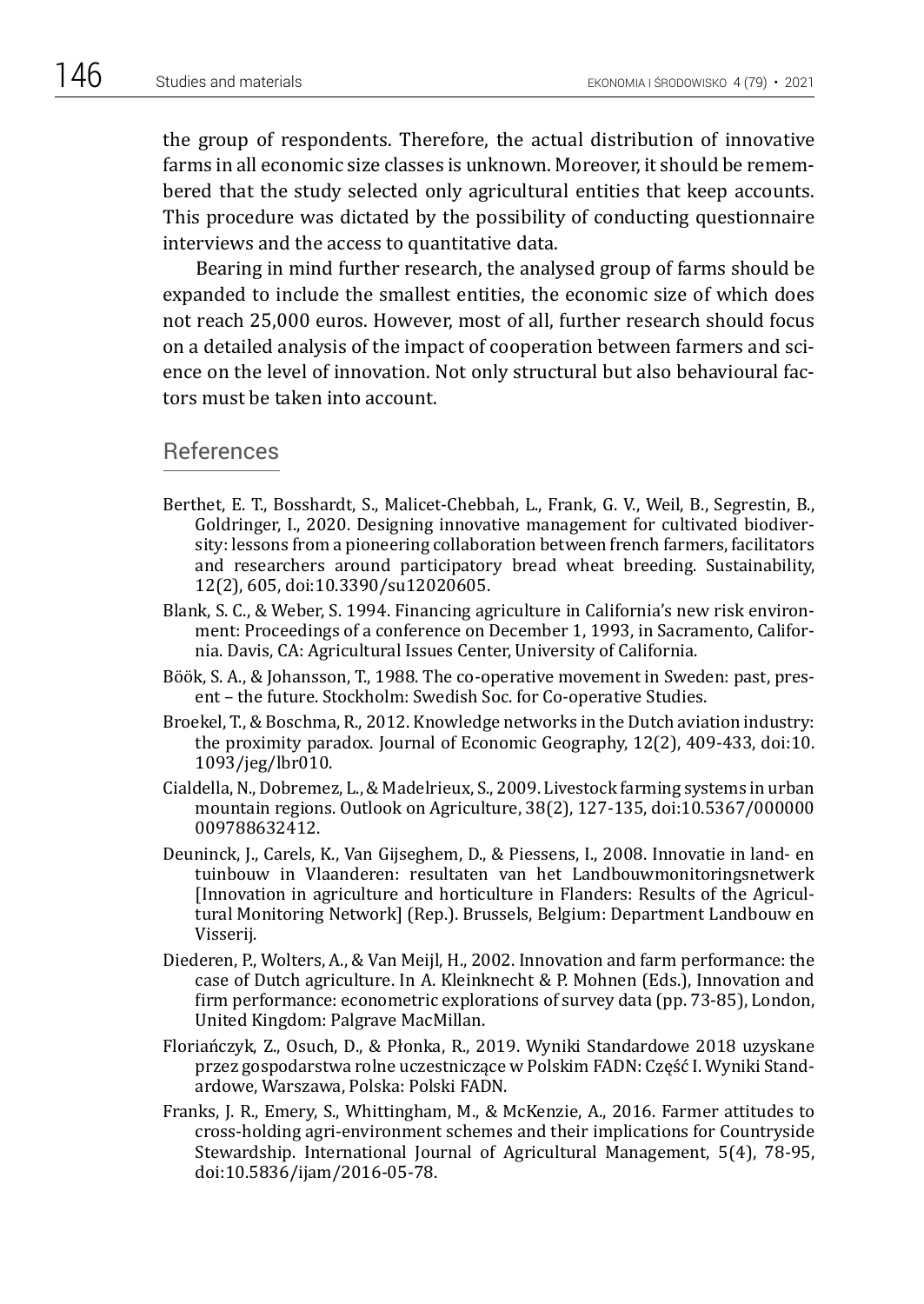- Franks, J., & Gloin, A. M., 2007. Environmental co-operatives as instruments for delivering across-farm environmental and rural policy objectives: Lessons for the UK. Journal of Rural Studies, 23(4), 472-489, doi:10.1016/j.jrurstud.2007.03.002.
- Hoffmann, V., Probst, K., & Christinck, A., 2007. Farmers and researchers: how can collaborative advantages be created in participatory research and technology development? Agriculture and Human Values, 24(3), 355-368, doi:10.1007/ s10460-007-9072-2.
- Hong, J., Yu, W., Guo, X., & Zhao, D., 2014. Creative industries agglomeration, regional innovation and productivity growth in China. Chinese Geographical Science, 24(2), 258-268, doi:10.1007/s11769-013-0617-6.
- Kilungu, S., & Meadu, V., 2014. Helping farmers catch their dreams, even as the climate changes,https://ccafs.cgiar.org/blog/helping-farmers-catch-their-dreamseven-climate-changes [01-07-2020].
- Lalic, B., Tasic, N., Marjanovic, U., Delic, M., & Cvetkovic, N., 2016. Inter-organisational collaboration for innovation in manufacturing firms. Proceedings of the 27th International DAAAM Symposium 2016 DAAAM Proceedings, 0721-0729, doi:10.2507/27th.daaam.proceedings.104.
- Lantbrucarnas Riksförbund and Swedish Cooperative Centre, 1980. Farmers' cooperation in Sweden: origins and development, Stockholm: Lts. Förlag.
- Läpple, D., Renwick, A., & Thorne, F., 2015. Measuring and understanding the drivers of agricultural innovation: Evidence from Ireland. Food Policy, 51, 1-8, doi:10. 1016/j.foodpol.2014.11.003.
- Li, E., Li, X., & Liu, Z., 2011. Relationships and evolving networks of rural manufacturing clusters: a case study in Yucheng County, Henan Province of China. Chinese Geographical Science, 21(3), 364-376, doi:10.1007/s11769-011-0449-1.
- Liefner, I., & Hennemann, S., 2011. Structural holes and new dimensions of distance: the spatial configuration of the Scientific Knowledge Network of China's optical technology sector. Environment and Planning A: Economy and Space, 43(4), 810- 829, doi:10.1068/a43100.
- Lipton, M., 1976. Agricultural finance and rural credit in poor countries. World Development, 4(7), 543-553. doi:10.1016/0305-750x(76)90065-6.
- Liu, B., Xu, W., Liu, J., Yao, B., Zhou, Z., & Pham, D. T., 2019. Human-robot collaboration for Disassembly Line Balancing Problem in remanufacturing. Volume 1: Additive Manufacturing; Manufacturing Equipment and Systems; Bio and Sustainable Manufacturing, doi:10.1115/msec2019-2919.
- Loboguerrero, A. M., Boshell, F., León, G., Martinez-Baron, D., Giraldo, D., Mejía, L. R., Cock, J., 2018. Bridging the gap between climate science and farmers in Colombia. Climate Risk Management, 22, 67-81, doi:10.1016/j.crm.2018.08.001.
- Lutz, J., Smetschka, B., & Grima, N., 2017. Farmer cooperation as a means for creating local food systems – Potentials and Challenges. Sustainability, 9(6), 925, doi:10. 3390/su9060925.
- Meinke, H., Howden, S. M., Baethgen, W., Hammer, G. L., Selvaraju, R., & Stone, R. C., 2013. Can climate knowledge lead to better rural policies and risk management practices? NOAA Workshop: Insights and Tools for Adaptation: Learning from Climate Variability, Washington.
- Mikhaylov, S. J., Esteve, M., & Campion, A., 2018. Artificial intelligence for the public sector: opportunities and challenges of cross-sector collaboration. Philosophical Transactions of the Royal Society A: Mathematical, Physical and Engineering Sciences, 376(2128), 20170357, doi:10.1098/rsta.2017.0357.